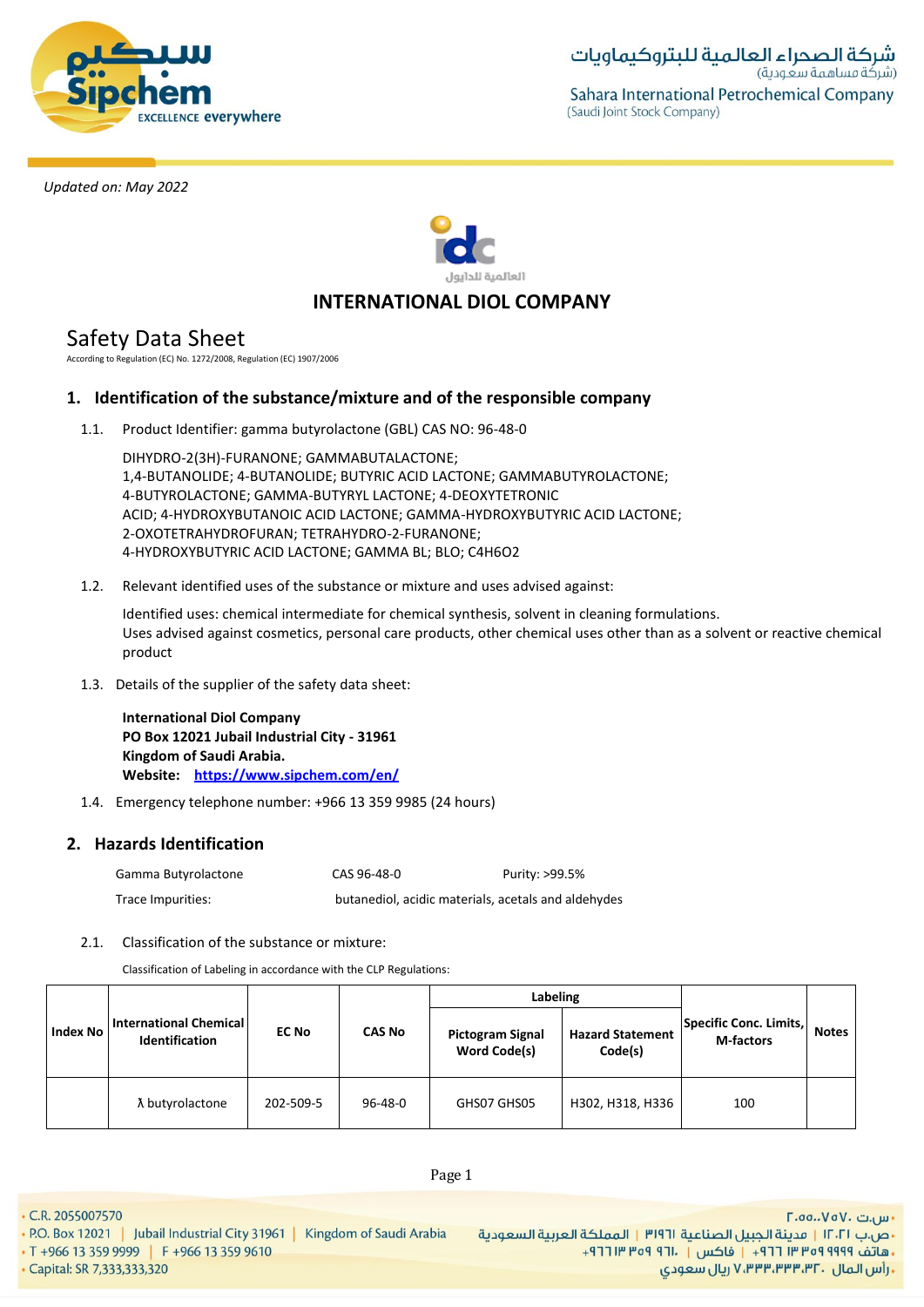

#### **Classification according to Regulation 1272/2008/EC (CLP) Basis for Classification** This substance is classified based on Directive 1272/2008/EC and its amendments (CLP Regulation, GHS)

### **Gamma Butyrolactone (96-48-0)**

**Symbol(s)**:



**Signal Word**: Danger

**Hazard(s)**:

| <b>H302:</b> Harmful if swallowed              |
|------------------------------------------------|
| H318: Cause serious eye damage.                |
| <b>H336:</b> May cause drowsiness or dizziness |
|                                                |

#### **Prevention:**

|       | <b>P261:</b> Avoid breathing vapors, dust, fume, gas                                                       |  |
|-------|------------------------------------------------------------------------------------------------------------|--|
| P280: | Wear protective gloves, protective clothing, eye protection, face protection.                              |  |
|       | <b>P305+P351+P338:</b> IF IN EYES: Rinse cautiously with water for several minutes. Remove contact lenses, |  |
|       | if present and easy to do. Continue rinsing.                                                               |  |

# **SAFETY DATA SHEET**

**Emergency overview: DANGER**

Harmful if ingested or inhaled. Avoid skin contact.

| <b>Potential chronic health effects:</b> |                                  |
|------------------------------------------|----------------------------------|
| <b>CARCINOGENIC EFFECTS:</b>             | No carcinogenic effects reported |
| <b>MUTAGENIC EFFECTS:</b>                | See Section 11.                  |
| <b>REPRODUCTION TOXICITY:</b>            | See Section 11.                  |

- 2.2. Label: See table above.
- 2.3. Other hazards: None known.

# **3. Composition/information on ingredients**

| Formula | C4H6O2     |
|---------|------------|
| CAS-No. | 96-48-0    |
| EC-No.  | 202-509-5  |
| Mol Wt. | 86.1 g/mol |

Page 2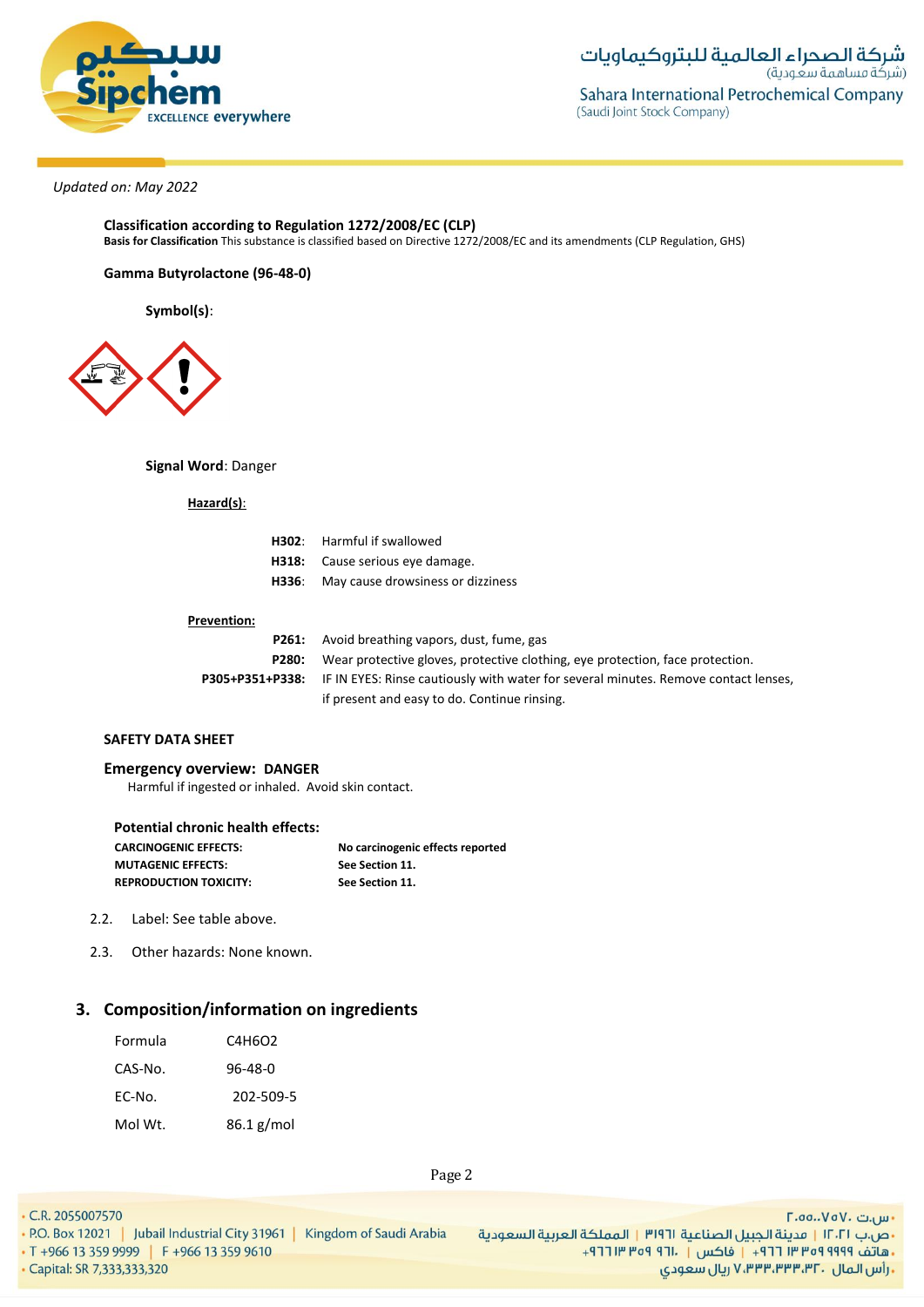

# **4. First Aid Measures**

4.1. Description of first aid measures

Eye Contact: Check for and remove any contact lenses. Immediately flush eyes with plenty of water for at least 15 minutes, occasionally lifting the upper and lower eyelids. Get medical attention immediately.

Skin Contact: In case of contact, immediately flush skin with plenty of water for at least 15 minutes while removing contaminated clothing and shoes. Wash clothing before reuse. Clean shoes thoroughly before reuse. Get medical attention immediately.

Inhalation: Move exposed person to fresh air. If not breathing, if breathing is irregular or if respiratory arrest occurs, provide artificial respiration or oxygen by trained personnel. Loosen tight clothing such as a collar, tie, belt or waistband. Get medical attention immediately.

Ingestion: Wash out mouth and water. Do not induce vomiting unless directed to do so by medical personnel. Never give anything by mouth to an unconscious person. Get medical attention immediately.

4.2. Most important symptoms and effects, both acute and delayed:

| Inhalation  | : May cause drowsiness or dizziness. |
|-------------|--------------------------------------|
| Eye contact | : Causes serious eye irritation.     |
| Ingestion   | : Harmful if swallowed.              |

4.3. Indication of immediate medical attention and special treatment needed: Treat symptomatically and supportively

# **5. Firefighting measures**

5.1. Extinguishing media

| Suitable extinguishing media:   | Water spray (fog), dry chemical, CO2, foams |
|---------------------------------|---------------------------------------------|
| Unsuitable extinguishing media: | Do no use a water jet.                      |

5.2. Special hazards arising from the substance or mixture:

Vapors are heavier than air and may spread along floor surfaces.

5.3. Advice for fire fighters:

*Special protective equipment for fire fighters:* Fire fighters should wear appropriate protective equipment and self- contained breathing apparatus (SCBA) with a full face-piece operated in positive pressure mode. Prevent mixing with alkali and amines materials.

*Further information:* Promptly isolate the scene by removing all persons from the vicinity of the incident if there is a fire. No action shall be taken involving an personal risk or without suitable training. Move containers from fire area if this can be done without risk. Use water spray to keep fire-exposed containers cool. Do not allow fire extinguishing water to contaminate surface or groundwater systems.

# **6. Accidental release measures**

6.1. Personal precautions, protective equipment and emergency procedures:

*Advice for non-emergency personnel*: Evacuate the danger zone; follow emergency precautions. Secure emergency assistance immediately. Avoid contact with the material; do not mists. If possible, provide additional ventilation.

*Advice for emergency responders*: Do not take action without proper training and emergency equipment. See Section 8 for

Page 3

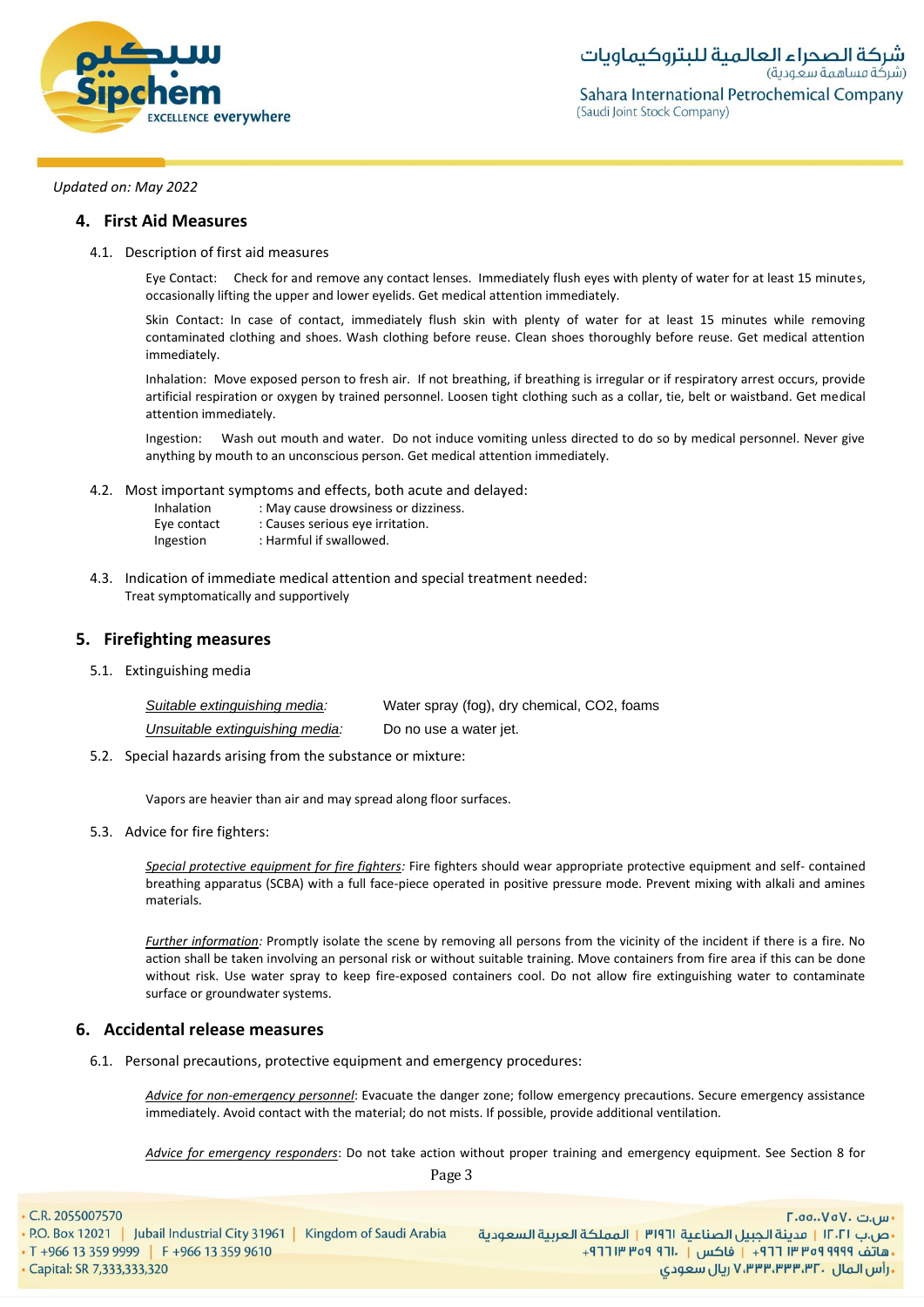

additional information. Evacuate surrounding areas. Eliminate all ignition sources including flares and all open flames. Avoid all contact with spilled material. Maintain adequate ventilation and wear appropriate respiratory protection.

6.2. Environmental precautions:

Avoid dispersal of spilled material, runoff and contact with soil, waterways, drains and sewers. Inform the relevant authorities if the product has caused environmental pollution (sewers, waterways, soil or air).

6.3. Methods and materials for containment:

Stop leak or spill if without risk. Move containers from spill area. Approach release from upwind. Prevent entry into sewers, surface waters, basements or confined areas. Wash spillage into effluent treatment plant. Contain and collect spillage using appropriate personal protective equipment. Chemical-resistant, impervious gloves complying with an approved standard should be worn at all times when handing chemical products or if a risk assessment indicates this is necessary. Collect and contain spillage with non-combustible, absorbent material (e.g. sand, earth, vermiculite or diatomaceous earth) and place in a container for disposal according to local regulations. Use spark-proof tools and explosion proof equipment if flammable gasses, liquids or vapors are present in the spill area. Contaminated absorbent material may pose the same hazard(s) as the spilled product.

## 6.4. Reference to other sections:

See disposal instruction 13 and exposure controls Section 8.

# **7. Handling and storage**

7.1. Precautions for safe handling:

Observe all label precautions. Use appropriate personal protective equipment (see section 8). Eating, drinking and smoking should be prohibited in areas where this material is handled, stored and processed. Workers should wash hands and face before eating, drinking and smoking. Do not get in eyes or on skin or clothing. Do not ingest. Avoid breathing vapor or mist. Use only with adequate ventilation. Wear appropriate respirator when ventilation is inadequate. Do not enter storage areas and confined spaces unless adequately ventilated. Keep in the original container or an approved alternative made from a compatible material, kept tightly closed when not in use. Store and use away from heat, sparks, open flame or any other ignition source. To avoid fire or explosion, dissipate static electricity during transfer by grounding and bonding containers and equipment before transferring material. Empty containers retain product residue and can be hazardous. Do not reuse container.

*Advice on protection against fire and explosion:* Keep away from flames and sources of ignition – including static.

7.2. Conditions for safe storage, including any incompatibilities:

Store in accordance with local regulations. Store in a segregated and approved area. Store in original or bulk storage container protected from direct sunlight in a dry, cool and well-ventilated area, away from incompatible materials (see section 10) and food and drink. Eliminate all ignition sources. Separate from oxidizing materials, amines and alkalis. It is recommended to keep product locked while in storage.

Bulk storage should be in approved vessels, preferably stainless steel that is grounded and vented Keep use containers tightly closed and sealed until ready for use. Containers that have been opened must be carefully resealed and kept upright to prevent leakage. Do not store in unlabeled containers. Use appropriate containment to avoid environmental contamination. Do not store in mild steel containers.

7.3. Specific end uses:

No other additional special end uses are anticipated.

# **8. Exposure controls/personal protection**

Page 4

• C.R. 2055007570

∙س.ت ۷۵۷۰، ۲.۵۵.۰ •ص.ب ١٢٠٢١ | مدينة الجبيل الصناعية ٣١٩٦١ | المملكة العربية السعودية +هاتف ٩٩٩٩ ٩٩٩٩ ٣١٣ ٣ ٢٦ + إ فاكس | . ١٣١١ ٩٣٩ ٣١٢ + + **, رأس المال ۷٬۳۳۳٬۳۳۳٬۳۲۰ ریال سعودی**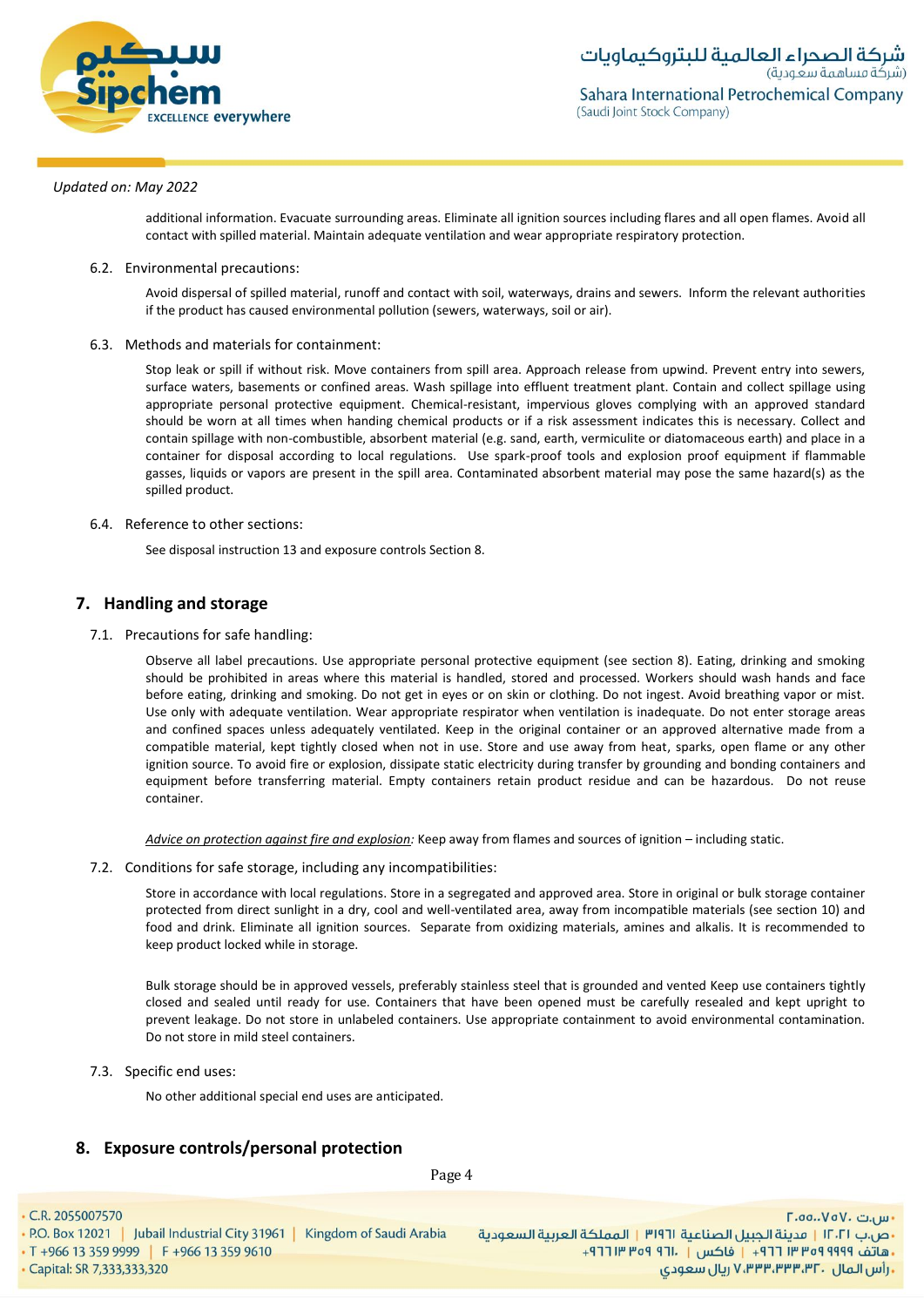

8.1. Control parameters:

Personal, workplace or environmental monitoring may be necessary to ensure exposures are below recommended and legal limits.

Exposure limits:

**ACGIH, NIOSH, OSHA (US), Mexico, and EU** have not developed exposure limits for gamma butyrolactone. Use recommended safe handling practices to minimize unnecessary exposure.

#### **Exposure Limits for Chemicals which may be generated during processing**

No information available. No known components of this product have exposure limits.

8.2. Exposure controls:

Engineering measures: Use only with adequate ventilation. Use process enclosures, local exhaust ventilation or other engineering controls to keep worker exposure to airborne contaminants below any recommended or statutory limits. The engineering controls also need to keep gas, vapor or dust concentrations below any lower explosive limits. Use explosionproof ventilation equipment.

Individual protection measures:

*Hygiene measures:* Wash hands, forearms and face thoroughly after handling chemical products, before eating, smoking and using the lavatory and at the end of the working period. Appropriate techniques should be used to remove potentially contaminated clothing. Discard contaminated clothing or wash thoroughly before reusing. Ensure that eyewash stations and safety showers are close to the workstation location*.*

*Eye/face protection:* Safety eyewear complying with an approved standard should be used when a risk assessment indicates this is necessary to avoid exposure to product dusts, liquid splashes or mists. Goggles should be worn where eye contact is possible.

*Hand protection:* Chemical-resistant, impervious gloves complying with an approved standard should be worn at all times when handling chemical products if a risk assessment indicates this is required.

*Glove material:* nitrile, butyl rubber or PVC Glove thickness: 0.7 mm or thicker

*Break through time:* > 240 minutes

*Other protective equipment:* Flame retardant antistatic protective clothing may be required if used in areas where flammables are processed.

*Respiratory protection:* A properly fitted air purifying respirator or air supply respirator should be worn if a risk assessment indicates that respiratory protection is necessary. Respirator selection must be based upon known or measured levels of exposure.

*Environmental exposure controls:* Ventilation and engineering controls to protect workers and ventilate work area to at or below recommended employee exposure levels. Technical measures are preferred over use of personal protective equipment. Environmental controls, such as scrubber or thermal oxidizer may be required to prevent process releases to the atmosphere. Do not empty or flush into drains.

# **9. Physical and chemical properties**

9.1. Information on basic physical and chemical properties:

| <b>Physical State: Liquid</b>           | <b>Appearance: clear</b>     |
|-----------------------------------------|------------------------------|
| <b>Color:</b> colorless to light yellow | <b>Physical Form: liquid</b> |

Page 5

• Capital: SR 7,333,333,320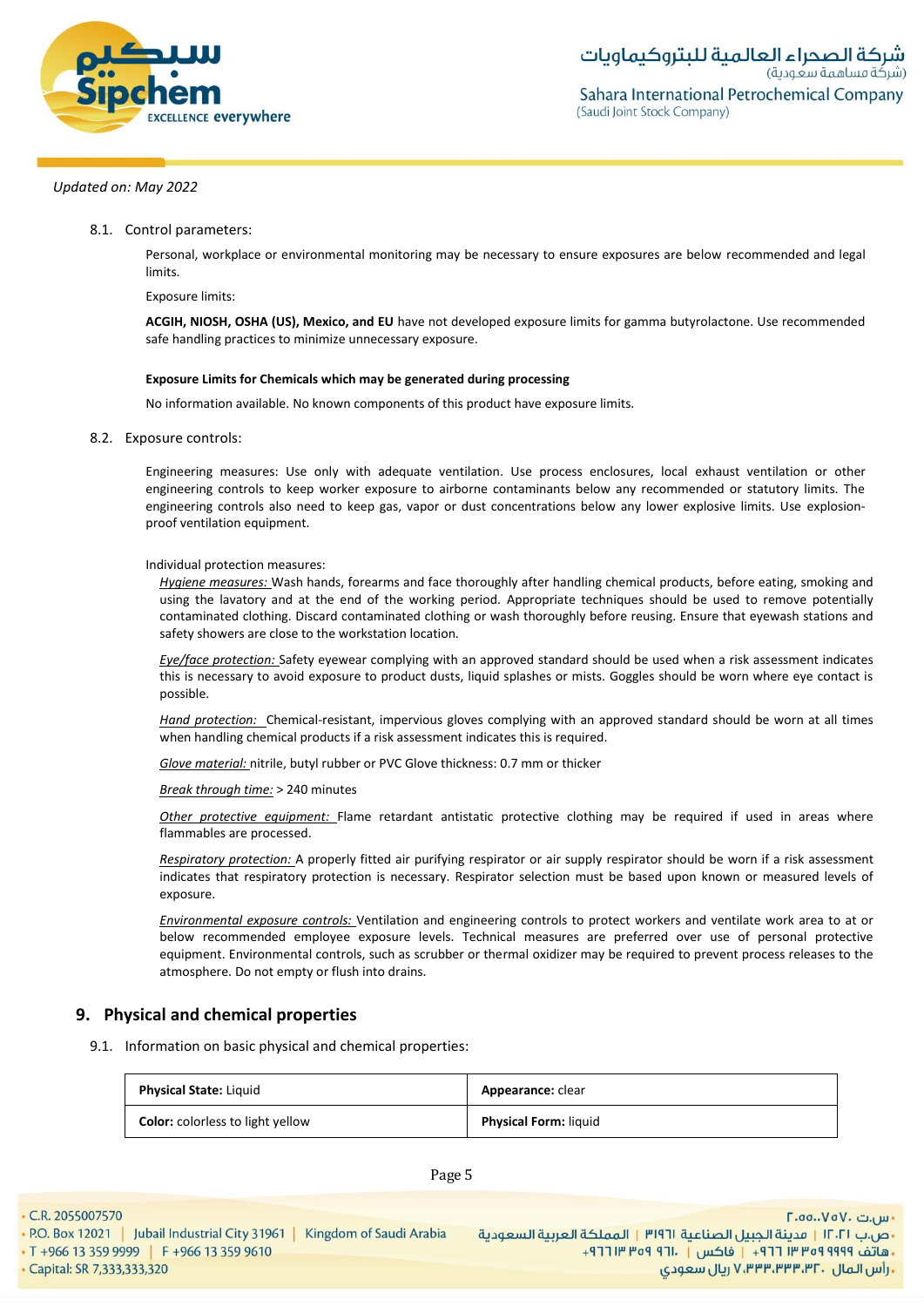

| <b>Odor:</b> faint odor                        | <b>Odor Threshold: Characteristic</b>        |
|------------------------------------------------|----------------------------------------------|
| Texture: oily, viscous                         | <b>pH:</b> 4, 10% solution (20 $^{\circ}$ C) |
| Melting Point: $-46$ °C                        | Boiling Point: 204-206 °C                    |
| Evaporation Rate: $<$ 1 (0.03) butyl acetate=1 | Flash Point: 93.3 °C                         |
| LEL: 1.4 $mol\%$                               | <b>OSHA Flammability Class: IIIB</b>         |
| <b>UEL: 16 mol%</b>                            | Autoignition: 455 °C                         |
| Vapor Pressure: 0.2 mmHg 20 °C                 | Vapor Density (air = $1$ ): 3                |
| <b>Density: 1.13</b> $g/cm3$                   | Specific Gravity (water = $1$ ): 1.017       |
| Water Solubility: soluble                      | Coeff. Water/Oil Dist: Not available         |
| Viscosity: 1.7 cp at 25 $^{\circ}$ C           | Volatility: 100%                             |
| <b>Molecular Weight: 86.10</b>                 | Molecular Formula: C-H2-C-H2-C-H2-C-O-O      |

#### **Solvent Solubility**

**Soluble: alcohols, ethers, benzene, organic solvents**

# **10. Stability and reactivity**

#### 10.1. Reactivity:

No hazardous reactivity.

#### 10.2. Chemical stability:

Stable at normal temperatures and pressure

#### 10.3. Possibility of hazardous reactions:

Avoid contact with heat, acids or amines.

#### 10.4. Conditions to avoid:

Avoid heat, flames, sparks and other sources of ignition. Avoid contact with incompatible materials 10.5. Incompatible materials:

Acids, oxidizing materials, metal oxides, metal salts,

# 10.6. Hazardous decomposition products:

Thermal decomposition will yield oxides of carbon.

# **11. Toxicological information**

11.1. Information on toxicological effects:

*Acute oral toxicity LD50 rat: 1540 mg/kg (RTECS) Dermal LD50 rabbit: >2000 mg/kg (RTECS)*

*Acute inhalation toxicity: >300 ppm 8 hours Rat (RTECS) >5100 mf/m3 4 hours Rat (RTECS) Skin irritation: Irritant, Rabbit (RTECS)*

Page 6

• C.R. 2055007570

- P.O. Box 12021 | Jubail Industrial City 31961 | Kingdom of Saudi Arabia
- T +966 13 359 9999 | F +966 13 359 9610 • Capital: SR 7,333,333,320

- س.ت ۷۵۷۰، ۲.۵۵.۰۷۵ •ص.ب ١٢٠٢١ | مدينة الجبيل الصناعية ٣١٩٦١ | المملكة العربية السعودية + هاتف ٩٩٩٩ ٩٩٩٩ ٣ ٣ ٣ ٣ ١٣ - إ فاكس | . ١٦٦ ٩ ٣٥٩ ٣ ١٣ ٢ + ٢ **. رأس المال ۷٬۳۳۳٬۳۳۳٬۳۲۰ ريال سعودی**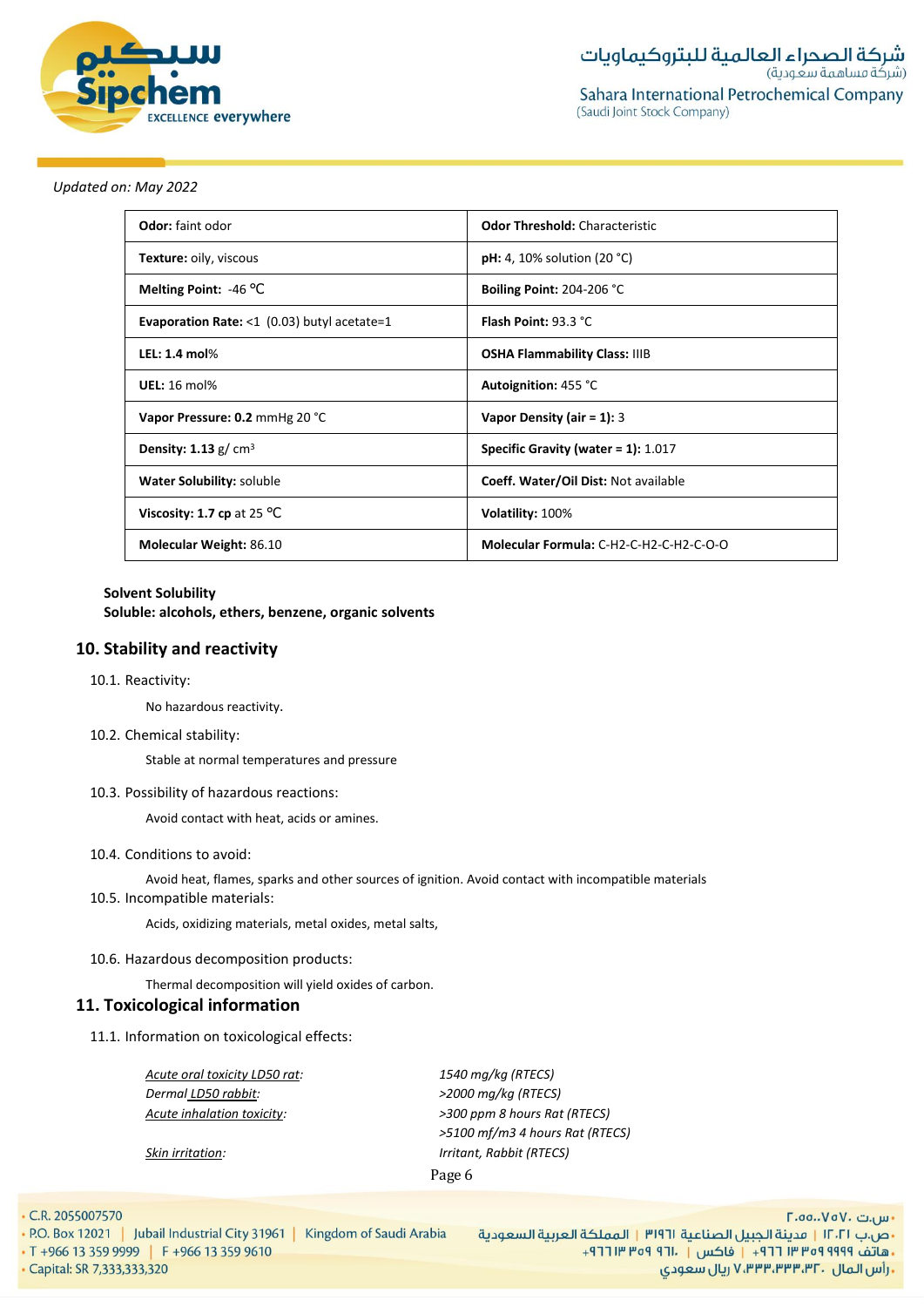

*Specific target organ toxicity* - *single exposure: Anesthetic effect on the central nervous system characterized* 

## *Updated on: May 2022*

*Eye irritation (rabbit): Sever eye irritant (RTECS) Sensitization (guinea pig): No information available Genotoxicity and Reproductive Effects:*

#### *RTECS Tumorigenic*

*The components of this material have been reviewed, and RTECS publishes the following endpoints: BUTYROLACTONE (96-48-0) 191 gm/kg Oral Mouse TDLo (2 year(s)); 134930 mg/kg Oral Mouse TDLo (103 week); 50 gm/kg Skin Mouse TDLo 42 week)*

#### *RTECS Mutagenic*

*The components of this material have been reviewed, and RTECS publishes the following endpoints:*

*BUTYROLACTONE (96-48-0) 20 uL/disc Bacillus subtilis; 2990000 ug/L/12 hour hamster (+/-S9); 4940 mg/L hamster; 2580 mg/L hamster; 25 mg/L hamster*

#### *RTECS Reproductive Effects*

*The components of this material have been reviewed, and RTECS publishes the following endpoints: BUTYROLACTONE (96-48-0)25 gm/kg Oral Rat TDLo (20 day(s)); 500 mg/kg Oral Rat TDLo (pregnant 6-15 day(s))*

| Specific target organ toxicity - single exposure:   | Anesthetic effect on the central nervous system characterized     |
|-----------------------------------------------------|-------------------------------------------------------------------|
|                                                     | by a loss of sensitization. Preliminary excitement is the initial |
|                                                     | effect followed by relaxation, stupor, or sleep., Nausea,         |
|                                                     | Dizziness, Headache                                               |
| Specific target organ toxicity - repeated exposure: | Anesthetic effects on the central nervous system. Liver -         |
|                                                     | Irregularities - Based on Human Evidence                          |
| Aspiration hazard:                                  | No information available                                          |
|                                                     |                                                                   |

#### 11.2. Additional information:

After uptake of large quantities:

Potential systemic effects:

Skin: May aggravate existing skin disorders and allergies.

Ingestion: May cause nausea and vomiting. Central nervous system effects may include excitation, euphoria, headache, dizziness, drowsiness, dullness, blurred vision, fatigue, tremors, convulsions, unconsciousness, severe narcosis, coma, respiratory arrest, and death, a result of collapse of the sympathetic and parasympathetic nervous system. May also affect renal function and cause renal damage. Animal studies also noted constriction of pupils and total loss of reflexes.

Further data: Handle using good occupational and environmental health practices.

# **12. Ecological information**

12.1. Toxicity

*Toxicity to daphnia and other aquatic invertebrates: > 500mg/L (48hr, Daphnia magna) IUCLID*

*Toxicity to algae 79 mg/L (96hr, Desmodesmus subspicatus) IUCLID*

12.2. Persistence and degradability:

Expected to be readily biodegradable

12.3. Bio accumulative potential:

Page 7

• C.R. 2055007570

• P.O. Box 12021 | Jubail Industrial City 31961 | Kingdom of Saudi Arabia • T +966 13 359 9999 F +966 13 359 9610

- س.ت ۷۵۷۰، ۲.۵۵.۰۷۵ •ص.ب ١٢٠٢١ | مدينة الجبيل الصناعية ٣١٩٦١ | المملكة العربية السعودية +هاتف ٩٩٩٩ ٩٩٩٩ ٣١٣ ٣ ٢٦ + إ فاكس | . ١٣١١ ٩٣٩ ٣١٢ + + **, رأس المال ۷٬۳۳۳٬۳۳۳٬۳۲۰ ریال سعودی** 

· Capital: SR 7,333,333,320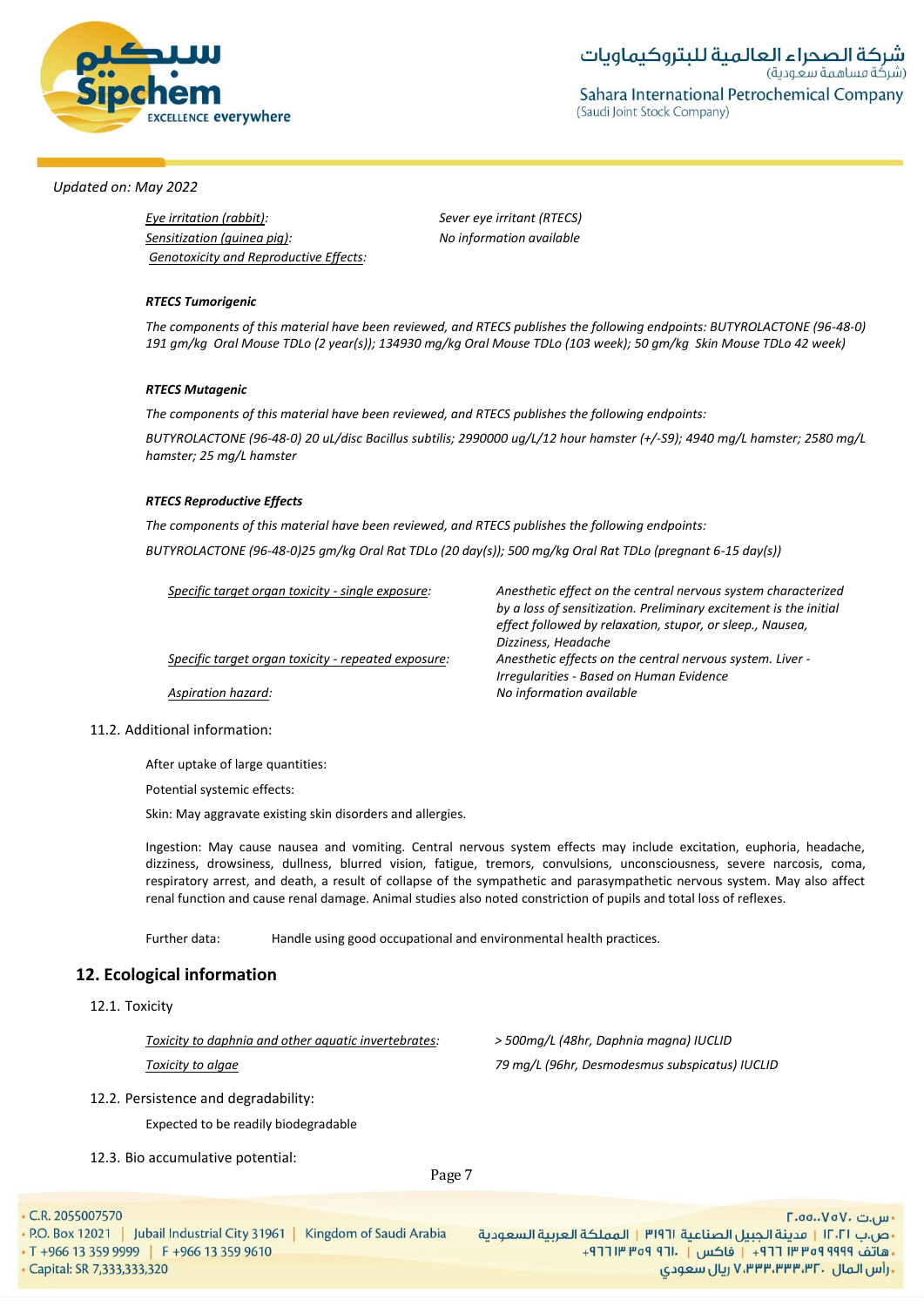

Bioaccumulation not expected.

#### 12.4. Mobility in soil:

No information available.

#### 12.5. Results of PBT and vPvB assessment:

Assessment not available.

#### 12.6. Other adverse effects:

No additional environmental adverse environmental effects are known.

Additional ecological information: Do not allow product to enter surface waters, wastewater or soil.

# **13. Disposal considerations**

*Waste treatment methods:* The generation of waste should be avoided or minimized wherever possible. Empty containers or liners may retain some product residues. This material and its container must be disposed of in a safe way. Dispose of surplus and nonrecyclable products via a licensed waste disposal contractor. Disposal of this product, solutions and any by-products should at all times comply with the requirements of environmental protection and waste disposal legislation and any regional local authority requirements. Avoid dispersal of spilled material and runoff and contact with soil, waterways, drains and sewers.

# **14. Transport Information**

The transport regulations are cited according to international and/or harmonized transport regulations. Possible national deviations and country specific requirements are not considered.

| <b>US DOT Information:</b> | No Classification assigned. |
|----------------------------|-----------------------------|
| <b>TDG Information:</b>    | No Classification assigned. |
| <b>ADR Information:</b>    | No Classification assigned. |
| <b>RID Information:</b>    | No Classification assigned. |
| <b>IATA Information:</b>   | No Classification assigned. |
| <b>ICAO Information:</b>   | No Classification assigned. |
| <b>IMDG Information:</b>   | No Classification assigned  |

# **15. Regulatory information**

15.1. Safety, health and environmental regulations/legislation specific for the substance or mixture:

U.S. Federal Regulations

None of this products component are listed under SARA Section 302 (40 CFR 355 Appendix A), SARA Section 311/312 (40 CFR 370.21), SARA Section 313 (40 CFR 372.65), CERCLA (40 CFR 302.4), TSCA 12(b), or require an OSHA process safety plan.

SARA Section 311/312 (40 CFR 370 Subparts B and C) Acute Health: No Chronic Health: No Fire: No Pressure: No Reactive: No

U.S. State Regulations None of this product's components are listed on the state lists from CA, MA, MN, NJ or PA. Not listed under California Proposition 65

Germany Water Classification: BUTYROLACTONE (96-48-0) ID Number 1286, hazard class 1 - low hazard to waters

Page 8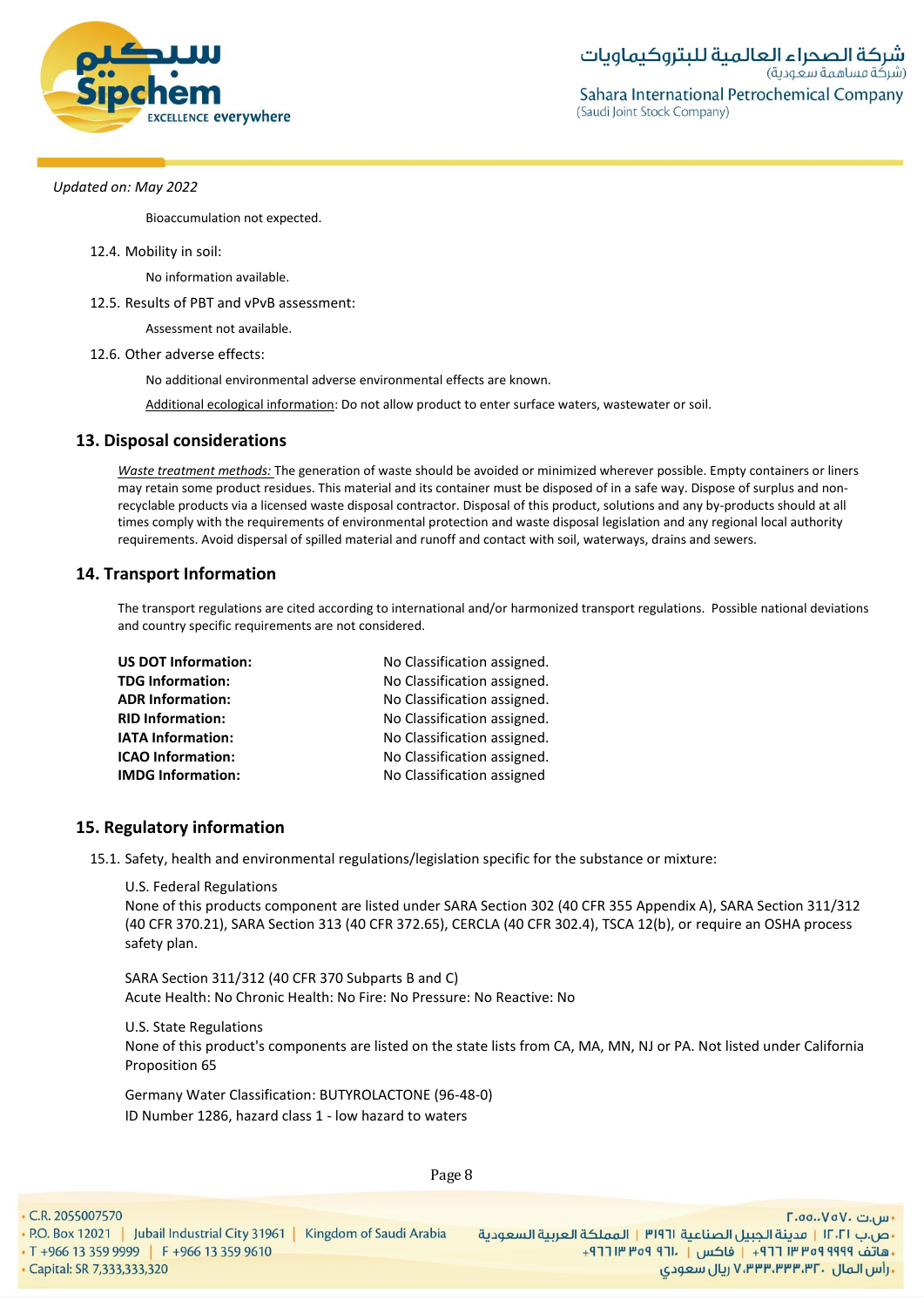

# **Symbol(s)**

**Xn** Harmful **Xi** Irritant

#### **Risk Phrases**

**R22** Harmful if swallowed. **R36** Irritating to eyes.

## **Safety Phrases**

**S2** Keep out of the reach of children.

**S13** Keep away from food, drink and animal feed stuffs.

**S24** Avoid contact with skin.

**S25** Avoid contact with eyes.

**S26** In case of contact with eyes, rinse immediately with plenty of water and seek medical advice.

**S36** Wear suitable protective clothing.

**S46** If swallowed, seek medical advice immediately and show this container or label.

## Regulatory Inventory Status

| Component       | CAS     | US  | CA         | EU  | AU  | PH  | JP  | KR  | <b>CN</b> | NZ  |
|-----------------|---------|-----|------------|-----|-----|-----|-----|-----|-----------|-----|
| G Butyrolactone | 96-48-0 | Yes | <b>DSL</b> | EIN | Yes | Yes | Yes | Yes | Yes       | Yes |

# **Globally Harmonized System of Classification and Labeling (GHS)**

The listed component(s) of this material have been checked for country-specific published classifications according to the Globally Harmonized System of Classification and Labelling (GHS). The results of the queries are displayed below. Additional interpretations or reference information may be available for individual countries.

**Australia GHS Classifications.** This material may be hazardous according to published criteria for classification

**European Union GHS Classifications**. This material may be hazardous according to published criteria for classification

**Indonesia GHS Classifications** No published information available. This material may be hazardous according to published criteria for classification

#### **Japan GHS Classifications**

Classifications below published under Japan's Chemicals Classification Program according to the Globally Harmonized System of Classification and Labeling of

|     | Chemicals (GHS) BUTYROLACTONE (96-48-0)          |             |                                                          |
|-----|--------------------------------------------------|-------------|----------------------------------------------------------|
|     | Acute toxicity Oral                              | Category 4  | <b>H302</b> Harmful if swallowed Approval: 22A4075       |
|     | Serious Eye Damage/Eye Irritation                | Category 2A | H318 Causes serious eye irritation Approval: 22A4075     |
|     | Specific target organ toxicity - Single exposure | Category 2  | H371 May cause damage to organs, central nervous system  |
|     | Approval: 22A4075                                |             |                                                          |
|     | Specific target organ toxicity - Single exposure | Category 3  | H336 May cause drowsiness or dizziness Approval: 22A4075 |
|     |                                                  | Page 9      |                                                          |
|     |                                                  |             |                                                          |
| 570 |                                                  |             | $\Gamma$ .00 $\vee$ o $\vee$ . ت                         |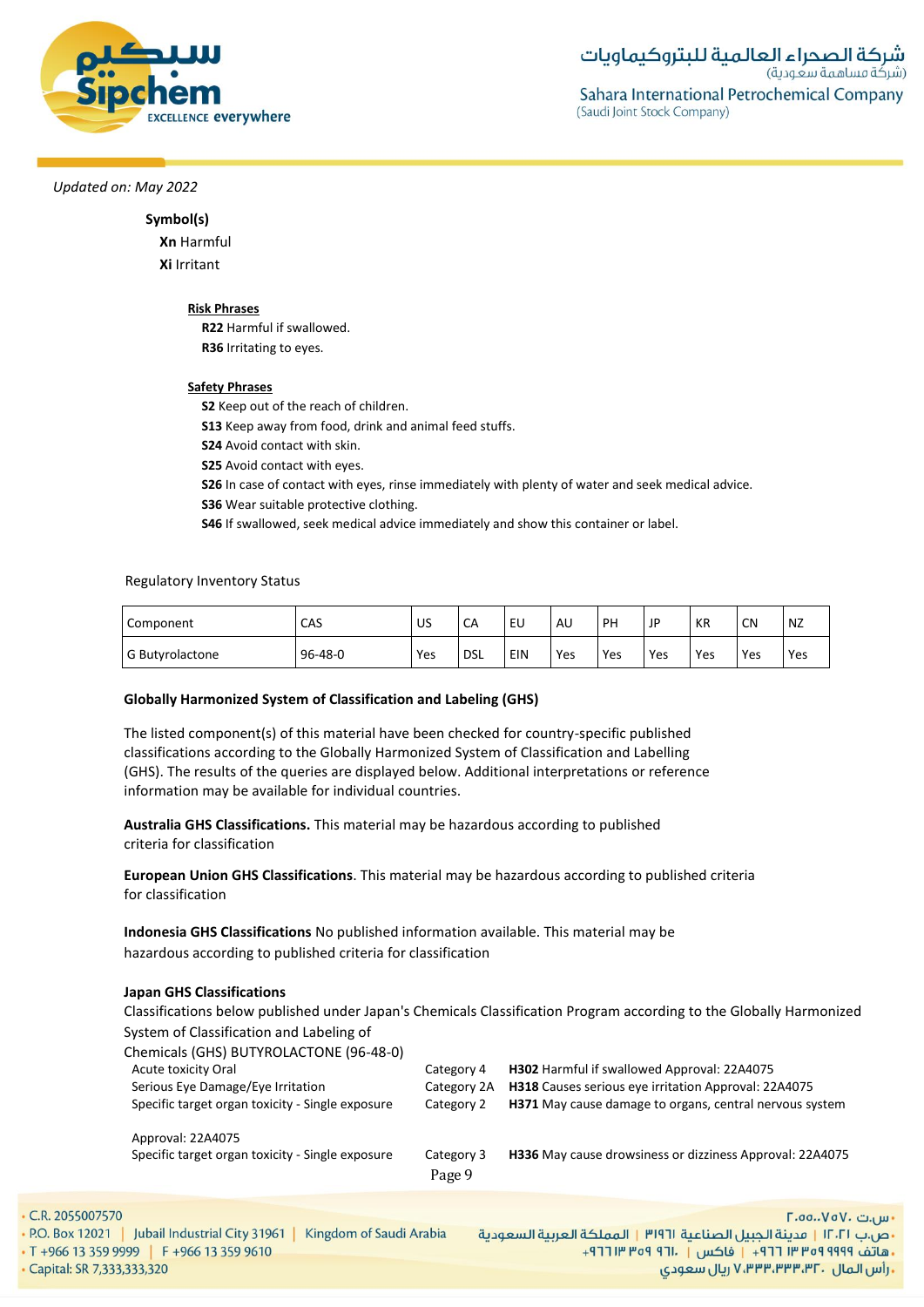

# **Japan GHS Labeling Information**

Labeling information below according to classifications published by Japan's Chemicals Classification Program according to the Globally Harmonized System of Classification and Labeling of Chemicals (GHS)

# **BUTYROLACTONE (96-48-0)**

**Symbol(s)**



**Signal Word:** Warning

| Hazard(s)    |                                                            |  |
|--------------|------------------------------------------------------------|--|
| H302:        | Harmful if swallowed                                       |  |
| H318:        | Causes serious eye irritation                              |  |
| H371:        | May cause damage to organs                                 |  |
| H336:        | May cause drowsiness or dizziness                          |  |
| Prevention   |                                                            |  |
| <b>DOC4.</b> | Associal bonnactivities or compared about the company when |  |

# Pr

| P261: | Avoid breathing vapors, dust, fume, gas                                       |
|-------|-------------------------------------------------------------------------------|
| P280: | Wear protective gloves, protective clothing, eye protection, face protection. |

#### **Response**

**P308+P313** IF exposed or concerned: Get medical advice/attention

**P304+P340** IF INHALED: Remove victim to fresh air and keep at rest in a position comfortable for breathing **P305+P351+P338** IF IN EYES: Rinse cautiously with water for several minutes. Remove contact lenses, if present and easy to do. Continue rinsing **P337+P313** If eye irritation persists: Get medical advice/attention **P301+P312** IF SWALLOWED: Call a POISON CENTER or doctor/physician if you feel unwell

#### **P330** Rinse mouth **Storage**

**P403+P233** Store in a well-ventilated place. Keep container tightly closed **P405** Store locked up

# **Disposal**

**P501** Dispose of contents/container in accordance with local/regional/national/international regulations

**Korea GHS Classifications (SV)** No published information available. This material may be hazardous according to published criteria for classification

# **New Zealand GHS Classifications**

Classifications below according to the Environmental Risk Management Authority's (ERMA) Hazardous Substances and New Organisms (HSNO) Act, as amended.

| <b>BUTYROLACTONE (96-48-0)</b> |  |  |  |
|--------------------------------|--|--|--|
| Approval: HSR003413            |  |  |  |
| Acute toxicity Oral            |  |  |  |

Category 4 **H302** Harmful if swallowed Serious Eye Damage/Eye Irritation Category 2 **H318** Causes serious eye damage

Page 10

• C.R. 2055007570

• P.O. Box 12021 | Jubail Industrial City 31961 | Kingdom of Saudi Arabia • T +966 13 359 9999 F +966 13 359 9610 · Capital: SR 7,333,333,320

- س.ت ۷۵۷۰، ۲.۵۵.۰۷۵ •ص.ب ١٢٠٢١ | مدينة الجبيل الصناعية ٣١٩٦١ | المملكة العربية السعودية +هاتف ٩٩٩٩ ٩٩٩ ٣٣ ٣ ٢٦٦ | فاكس | ١٣٠١ ٩٦٩ ١٣ ٢٦٩ ريال سعودي, ۷٬۳۳۳٬۳۳۳٬۳۲۰ ريال سعودي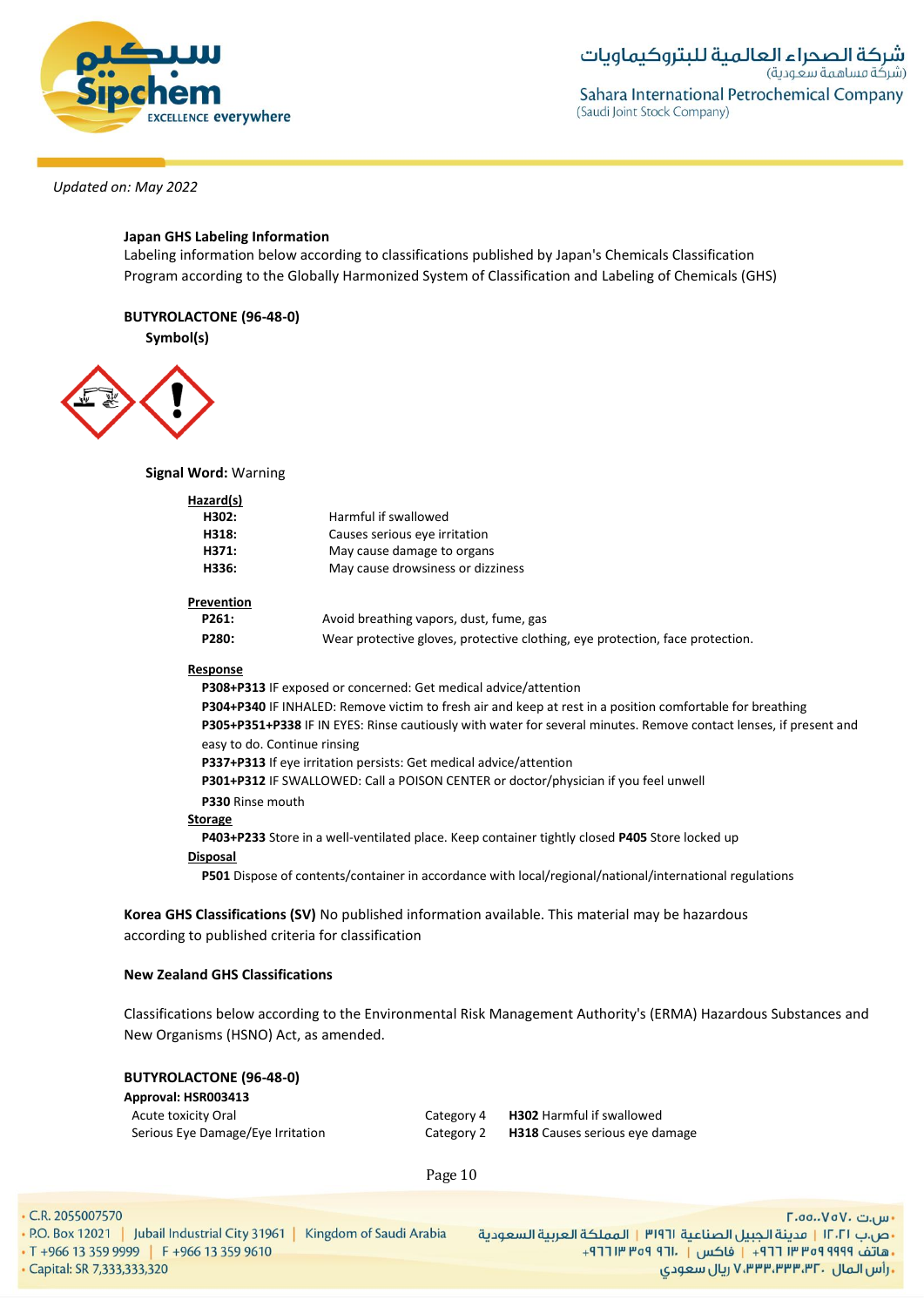

### **New Zealand GHS Labeling Information**

Labeling information below according to classifications published by New Zealand's Environmental Risk Management Authority's (ERMA) Hazardous Substances and New Organisms (HSNO) Act, as amended.

### **BUTYROLACTONE (96-48-0)**



# **Signal Word:** Warning

| Hazard(s) |                                   |
|-----------|-----------------------------------|
| H302:     | Harmful if swallowed              |
| H318:     | Causes serious eye irritation     |
| H371:     | May cause damage to organs        |
| H336:     | May cause drowsiness or dizziness |

#### **Prevention**

**P280** Wear protective gloves/protective clothing/eye protection/face protection **P264** Wash thoroughly after handling **P270** Do not eat, drink or smoke when using this product **P273** Avoid release to the environment

## **Response**

**P305+P351+P338** IF IN EYES: Rinse cautiously with water for several minutes. Remove contact lenses, if present and easy to do. Continue rinsing **P337+P313** If eye irritation persists: Get medical advice/attention **P301+P312** IF SWALLOWED: Call a POISON CENTER or doctor/physician if you feel unwell **P330** Rinse mouth

#### **Disposal**

**P501** Dispose of contents/container in accordance with local/regional/national/international regulations

**South Africa GHS Classifications** No published information available. This material may be hazardous according to published criteria for classification

**Taiwan GHS Classifications** No published information available. This material may be hazardous according to published criteria for classification

### **Classification**

Acute toxicity, Category 3 Acute toxicity, Category 4 Eye damage/irritation, Category 2A Specific target organ systemic toxicity following single exposure, Category 3 Hazardous to the aquatic environment - acute hazard, Category 3

**Signal Word** DANGER

Page 11